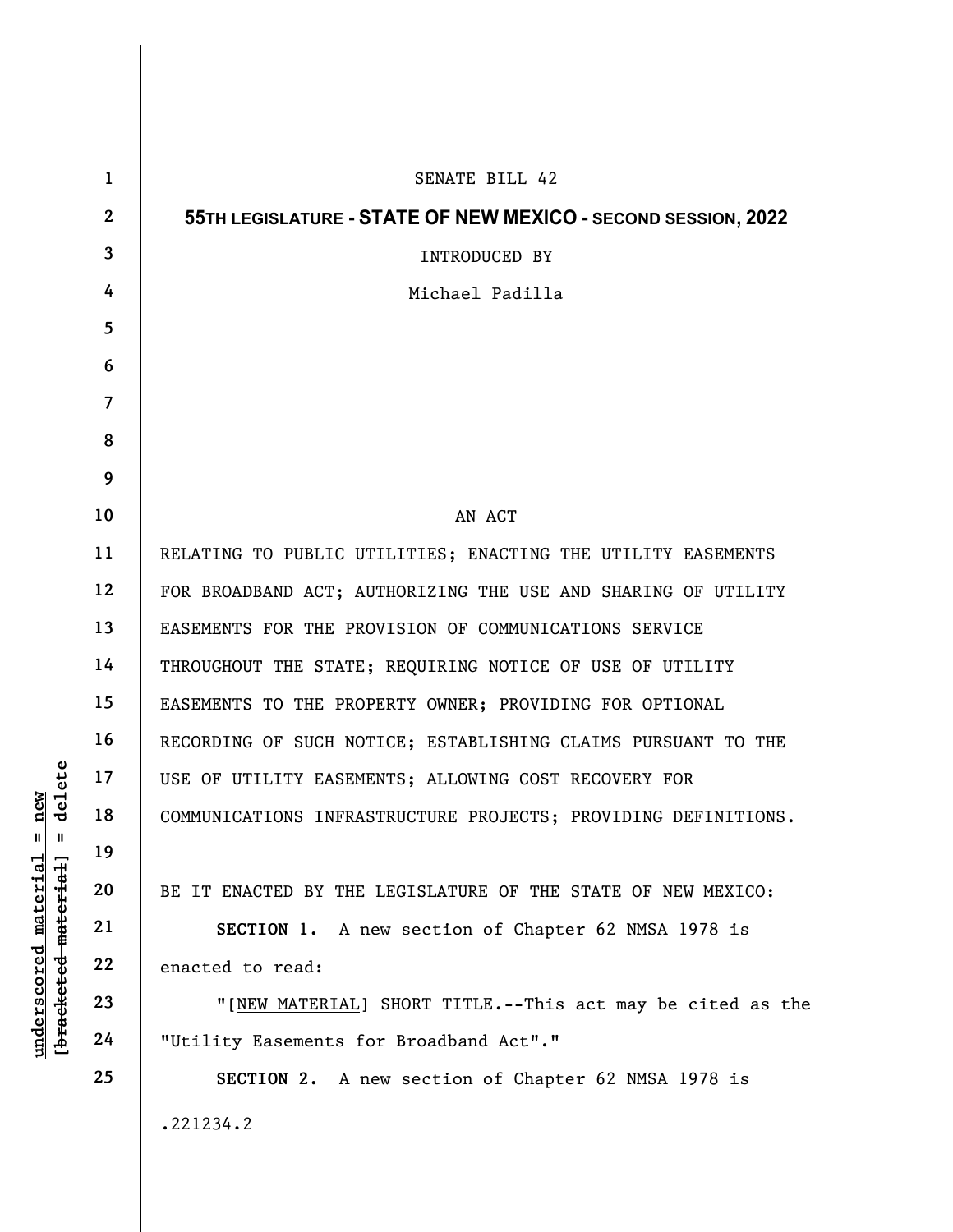1 enacted to read:

2

4

5

6

7

8

11

12

13

14

15

16

17

18

19

20

21

22

23

24

25

3 "[NEW MATERIAL] DEFINITIONS.--As used in the Utility Easements for Broadband Act:

A. "burdened parcel" means a parcel of real property subject to a utility easement, other than land under the custody and control of the commissioner of public lands or the state transportation commission and the department of transportation;

9 10 B. "commission" means the public regulation commission;

C. "communications infrastructure" means any wireline or wireless facilities and equipment, including amplifiers, antennae, cable, conduits, ducts, fiber, optronics, poles, structures, towers, transmitters, wires or other facilities or equipment owned by a public utility and used in connection with the provision of communications service;

understand material material service;<br>  $\begin{array}{c|c|c|c} \text{u} & \text{u} & \text{u} & \text{u} & \text{u} \\ \hline \text{u} & \text{u} & \text{u} & \text{u} & \text{u} \\ \text{u} & \text{u} & \text{u} & \text{u} & \text{u} \\ \text{u} & \text{u} & \text{u} & \text{u} & \text{u} \\ \text{u} & \text{u} & \text{u} & \text{u} & \text{u} \\ \text{u} & \text{u} & \text{u$ D. "communications service" means any technology having the capacity to transmit data or other signals to enable a user of the service to originate and receive graphics, data, video, voice or other modes of communication;

E. "notice address" means the mailing address of the owner of a burdened parcel, or holder of record of an exclusive interest in the burdened parcel for any form of communications service, as listed in the records of the

 $- 2 -$ 

.221234.2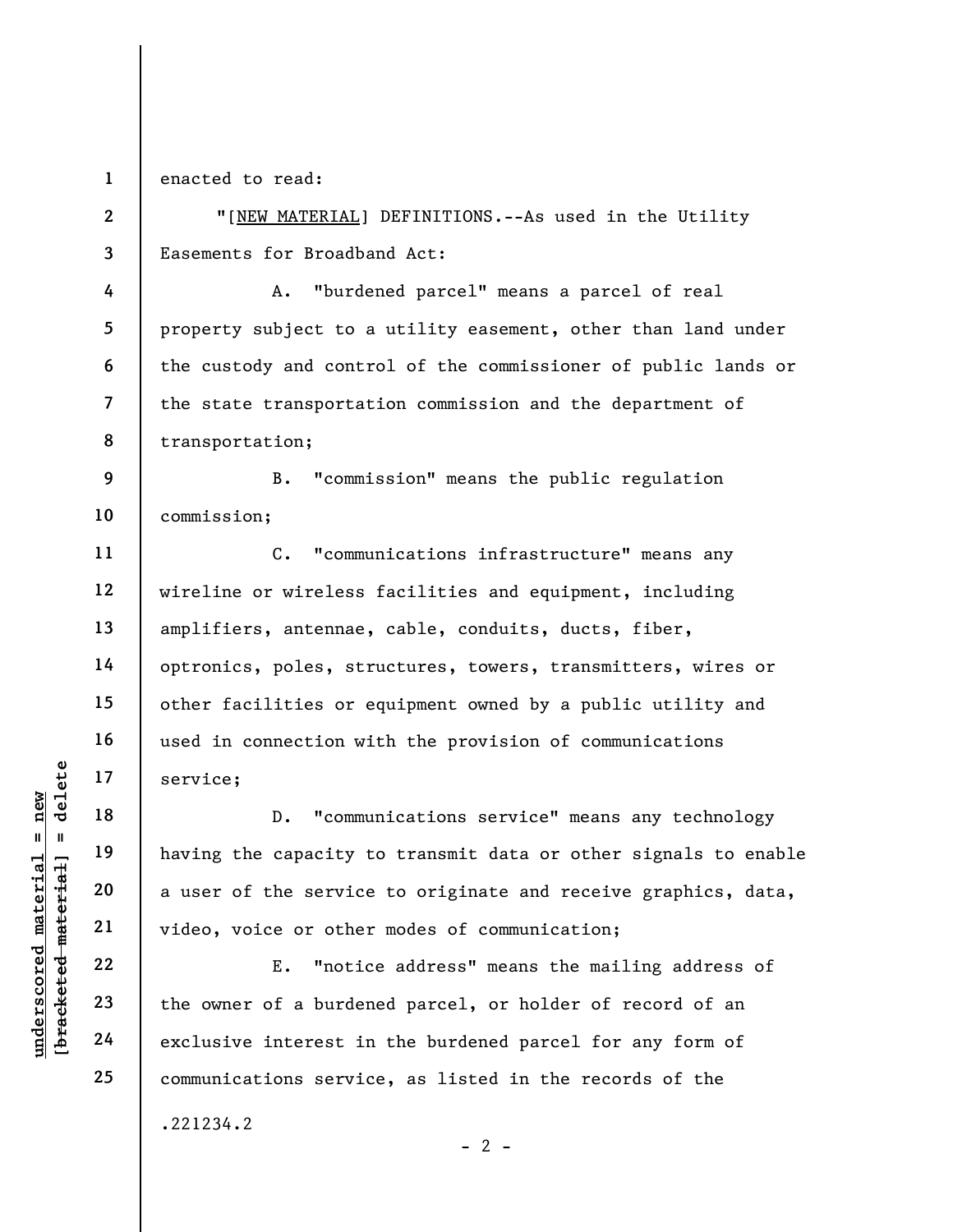1 2 applicable county assessor fourteen days prior to delivery of notice;

3 4 F. "public utility" means "public utility" as defined in the Public Utility Act; and

5 6 7 8 9 G. "utility easement" means a franchise, easement, whether recorded or unrecorded, license, permit, right of way or similar right in real property, including a prescriptive right or any right of way acquired pursuant to Chapter 62, Article 1 NMSA 1978 held by a public utility."

10 11 SECTION 3. A new section of Chapter 62 NMSA 1978 is enacted to read:

"[NEW MATERIAL] USE OF UTILITY EASEMENTS.--

A. For a burdened parcel with a utility easement that does not already provide for or permit the installation, maintenance, removal or use of communications infrastructure, upon complying with the notice provisions in Section 4 of the Utility Easements for Broadband Act and without approval or consent of the commission, a public utility may:

under 17<br>
under 18<br>
under 19<br>
under 19<br>
under 19<br>
20<br>
under 19<br>
21<br>
under 19<br>
22<br>
undered parcel that<br>
23<br>
permit third parties<br>
24<br>
(2)<br>
24<br>
24<br>
24<br>
23<br>
24<br>
24<br>
24<br>
24<br>
20<br>
24<br>
24<br>
24<br>
20<br>
24<br>
24<br>
20<br>
24<br>
20<br>
24<br>
20<br>
24<br> (1) acquire, construct, install, maintain, operate, own, remove or upgrade its communications infrastructure across, in, on, over or under the portion of a burdened parcel that is subject to a utility easement and may permit third parties to do so on behalf of the public utility;

(2) lease, license, provide a right to use or transfer in whole or in part any of its communications

 $-3 -$ 

.221234.2

12

13

14

15

16

17

18

19

20

21

22

23

24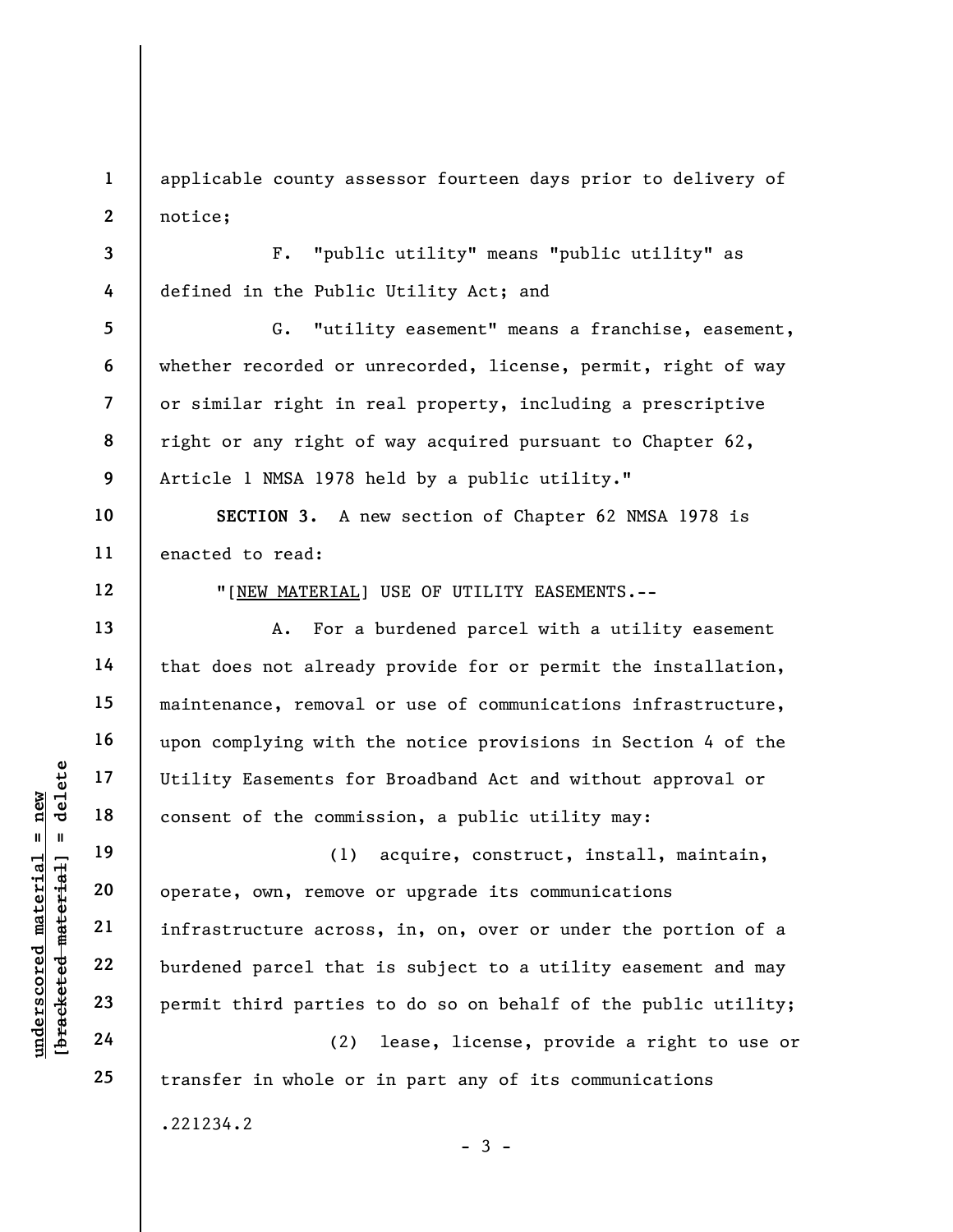underscored material = new [bracketed material] = delete 1 2 3 4 5 6 7 8 9 10 11 12 13 14 15 16 17 18 19 20 21 22 23 24 25 infrastructure located in a utility easement; and (3) enter and access the burdened parcel for the purposes or actions as may be reasonably necessary or desirable in connection with actions pursuant to this subsection. B. A public utility's exercise of rights under Subsection A of this section is subject to a generally applicable requirement on the burdened parcel to locate utilities underground if provided by: (1) an ordinance regarding subdivision plats pursuant to Chapter 3, Articles 19 and 20 NMSA 1978, or Chapter 47, Articles 5 and 6 NMSA 1978, as applicable; or (2) rules promulgated by a zoning authority pursuant to Chapter 3, Article 21 NMSA 1978. C. Upon a public utility's exercise of rights under Subsection A of this section, such rights run with the land and are valid and binding on successors-in-interest of the owner and any holder of an interest in the burdened parcel regardless of a lack of privity of estate or contract." SECTION 4. A new section of Chapter 62 NMSA 1978 is enacted to read: "[NEW MATERIAL] NOTICE REGARDING USE OF UTILITY EASEMENT.-- A. A public utility shall deliver a notice that substantially contains the information required in Subsection B .221234.2

 $- 4 -$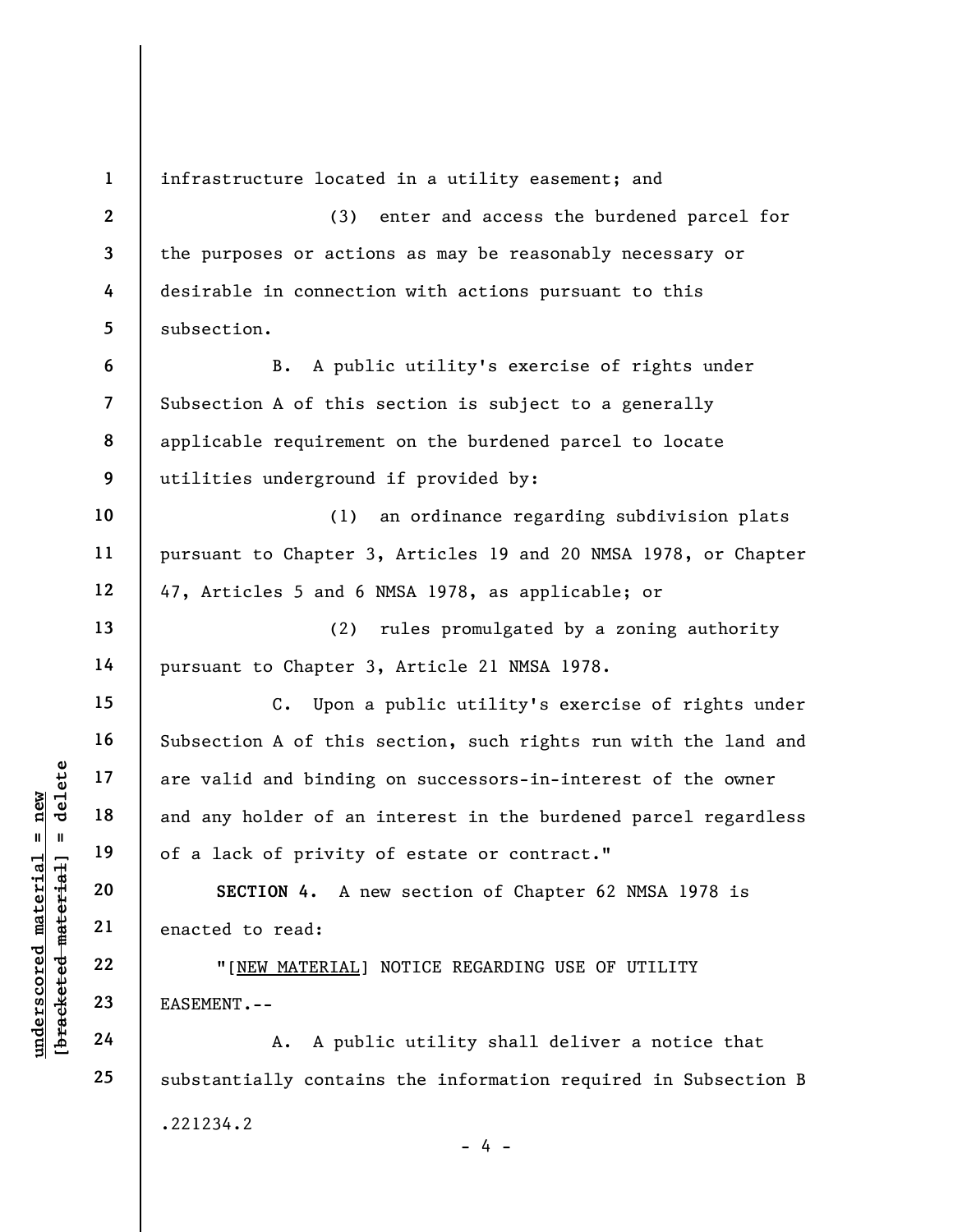underscored material = new [bracketed material] = delete 1 2 3 4 5 6 7 8 9 10 11 12 13 14 15 16 17 18 19 20 21 22 23 24 25 of this section to the notice address by certified or registered mail or by regional or national delivery service, without requirement for signature upon delivery: (1) for an exercise of rights pursuant to Subsection A of Section 3 of the Utility Easements for Broadband Act that involves installation or construction, at least ten days prior to the start of such installation or construction; or (2) for an exercise of rights under Subsection A of Section 3 of the Utility Easements for Broadband Act not involving any installation or construction, within forty-five days following such exercise of rights. B. The notice required under Subsection A of this section shall: (1) identify the public utility and provide contact information for a point of contact at the public utility; (2) furnish a general description of the utility infrastructure already existing in the utility easement as of the date of notice or a general description of the location of the utility easement, which shall not require any legal description, land title survey or any other description of the exact boundaries of the utility easement; (3) provide the parcel number or tax identification number of the burdened parcel, as set forth in .221234.2  $- 5 -$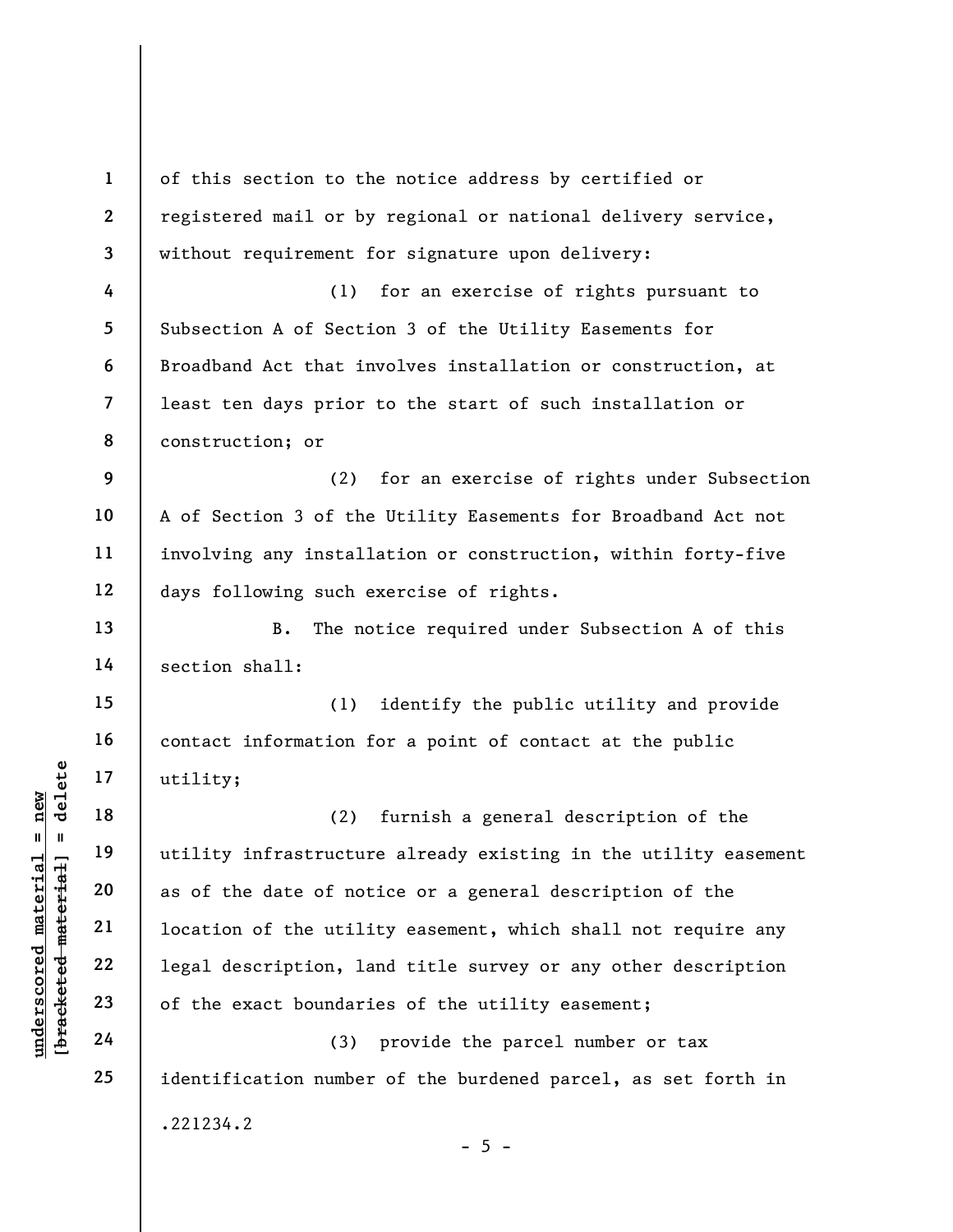1 the county assessor's records; and

2 3 4 (4) reference the Utility Easements for Broadband Act and state that the public utility is exercising its rights pursuant to that act.

5 6 C. The notice required under Subsection A of this section:

(1) shall be deemed delivered on the third business day after being deposited in the United States mail or with a delivery service; and

(2) is required to be sent only once, and no subsequent exercise of rights with respect to the burdened parcel by a public utility or anyone deriving rights through a public utility under Subsection A of Section 3 of the Utility Easements for Broadband Act shall require additional notice."

SECTION 5. A new section of Chapter 62 NMSA 1978 is enacted to read:

underscored material = new [bracketed material] = delete "[NEW MATERIAL] OPTIONAL RECORDING OF NOTICE.--A public utility may, but is not obligated to, record a notice delivered pursuant to the Utility Easements for Broadband Act, or a recording memorandum of one or more notices in the applicable county clerk's office against all or any portion of a parcel that is subservient to the utility easement, containing the information set forth in Paragraphs (2), (3) and (4) of Subsection B of Section 4 of the Utility Easements for Broadband Act. Recording a memorandum of notice shall be .221234.2

7

8

9

10

11

12

13

14

15

16

17

18

19

20

21

22

23

24

25

 $- 6 -$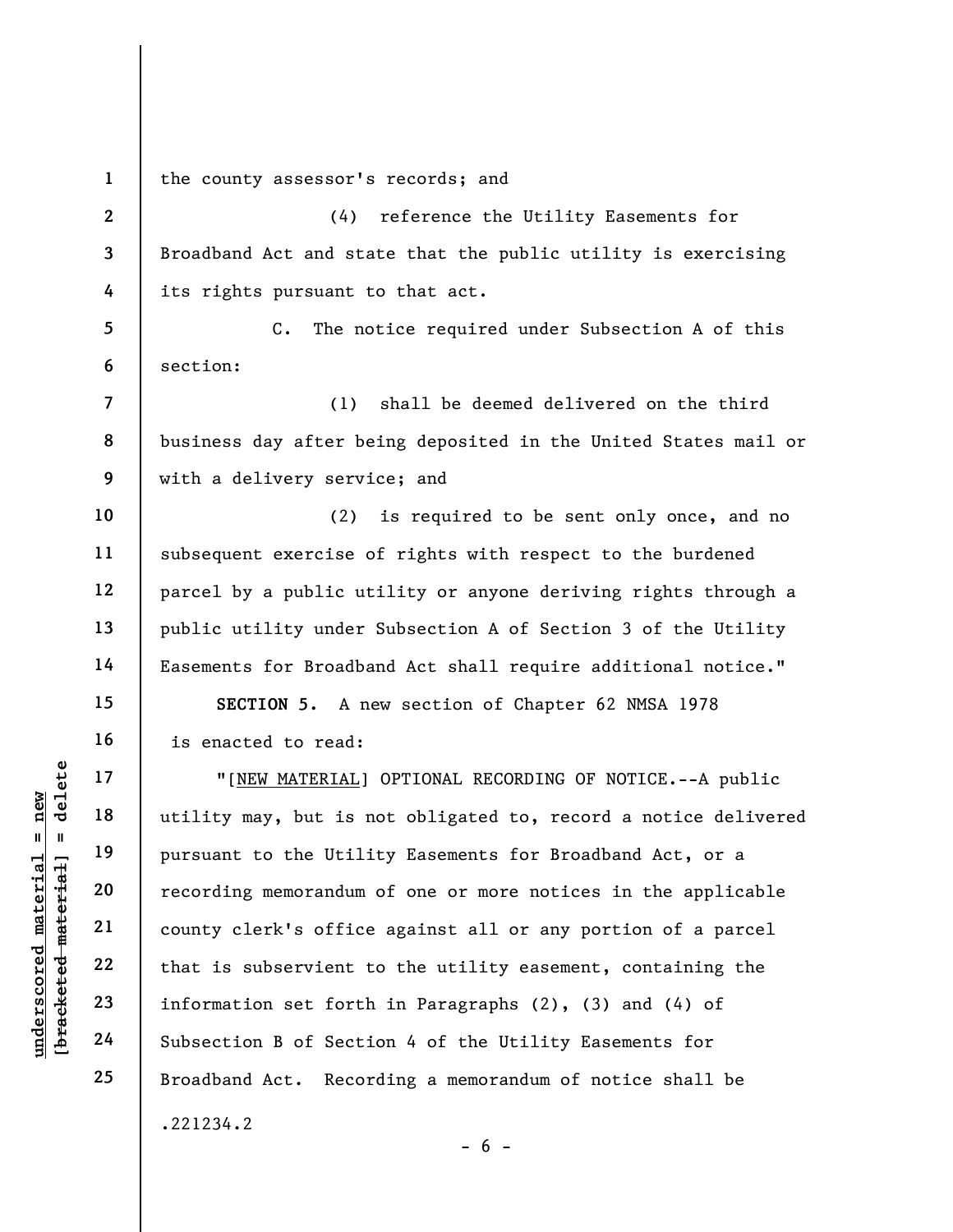effective to perfect the rights exercised under Subsection A of Section 3 of the Utility Easements for Broadband Act against all estates and persons holding any interest in the burdened parcel or real property appurtenant thereto, except that a crossing of the right of way of another public utility shall be effected in the manner provided in Section 62-1-4 NMSA 1978."

SECTION 6. A new section of Chapter 62 NMSA 1978 is enacted to read:

underscored material = new [bracketed material] = delete "[NEW MATERIAL] COST RECOVERY.--The commission shall, after notice and hearing, allow a public utility that acquires, constructs, installs, removes or upgrades communications infrastructure pursuant to the Utility Easements for Broadband Act to recover its reasonable costs through a commissionapproved tariff rider, in base rates, or both. The public utility shall include a mechanism for the return of costs recovered to customers from profits as a result of leasing, licensing or other transfer of a right to use of the communications infrastructure by a third party in a future rate case. The commission shall within six months determine, and allow cost recovery of, reasonable utility expenditures on communications infrastructure projects. Failure to issue an order approving or denying cost recovery within six months shall be deemed to be approval."

SECTION 7. A new section of Chapter 62 NMSA 1978 is enacted to read:

.221234.2

- 7 -

1

2

3

4

5

6

7

8

9

10

11

12

13

14

15

16

17

18

19

20

21

22

23

24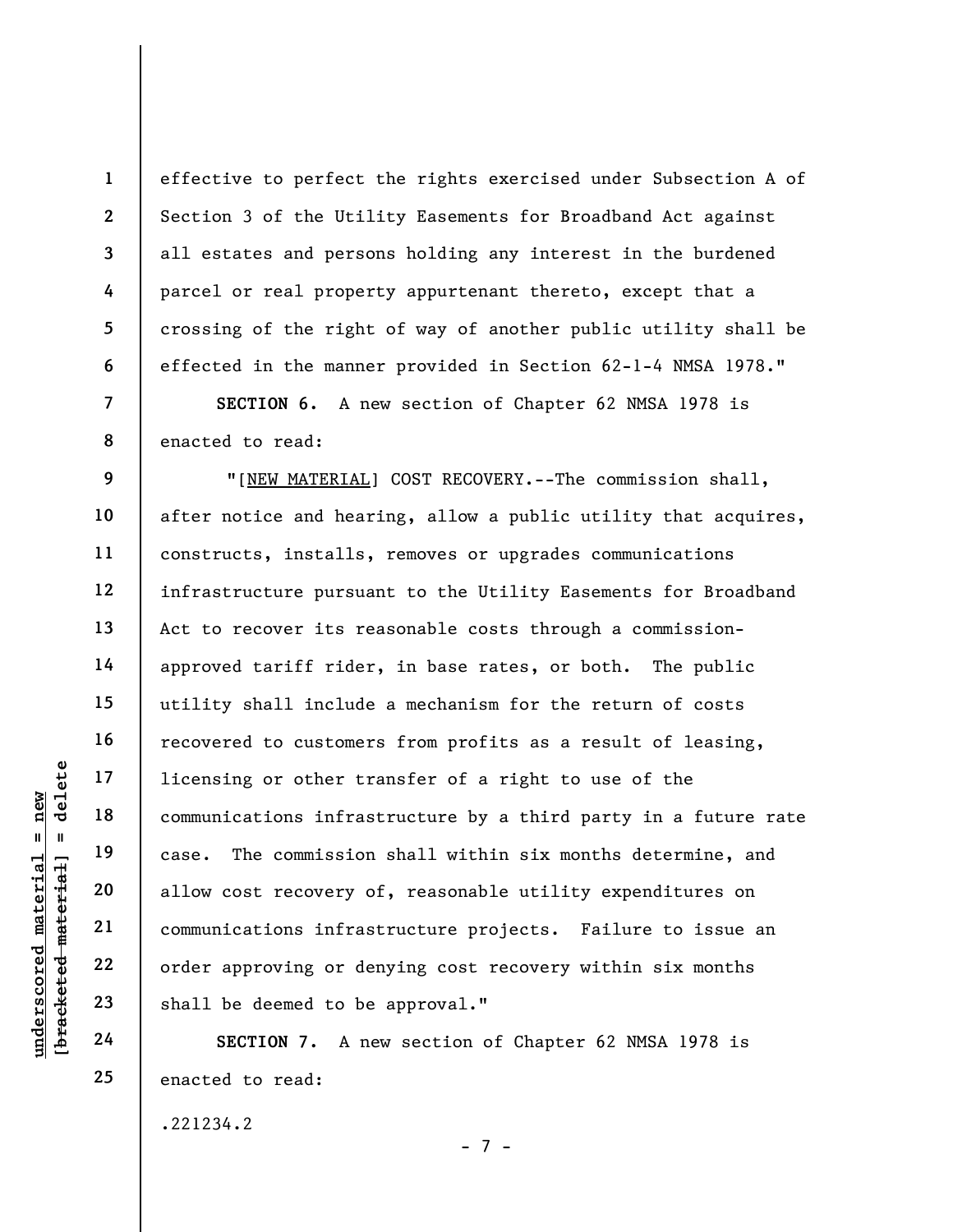"[NEW MATERIAL] CLAIMS--TIME LIMIT--CALCULATION OF DAMAGES.--

A. No claim or cause of action against a public utility exercising its rights pursuant to the Utility Easements for Broadband Act may be brought by any person more than one year after:

(1) in the case of a claim or cause of action brought by or on behalf of a person to whom notice under Section 4 of the Utility Easements for Broadband Act was required, the date of delivery of notice; or

(2) in the case of a claim or cause of action brought by or on behalf of an interest holder in real property subject to the utility easement, other than a person to whom notice under Section 4 of the Utility Easements for Broadband Act was required, the date of recording of the notice or a memorandum of notice.

understand material material of may be brought by<br>
expected in the burder<br>
definition of may be brought by<br>
interest in the burder<br>
thereto, whether in the burder<br>
control of the particle of the particle<br>
control of the pa B. For any claim or cause of action that is brought or may be brought by or on behalf of a person holding an interest in the burdened parcel or real property appurtenant thereto, whether in trespass, inverse condemnation or otherwise, with respect to a public utility's exercise of the rights set forth in Subsection A of Section 3 of the Utility Easements for Broadband Act, the following shall apply:

(1) the measure of damages for any and all such claims or causes of action, taken together, is the fair .221234.2 - 8 -

1

2

3

4

5

6

7

8

9

10

11

12

13

14

15

16

17

18

19

20

21

22

23

24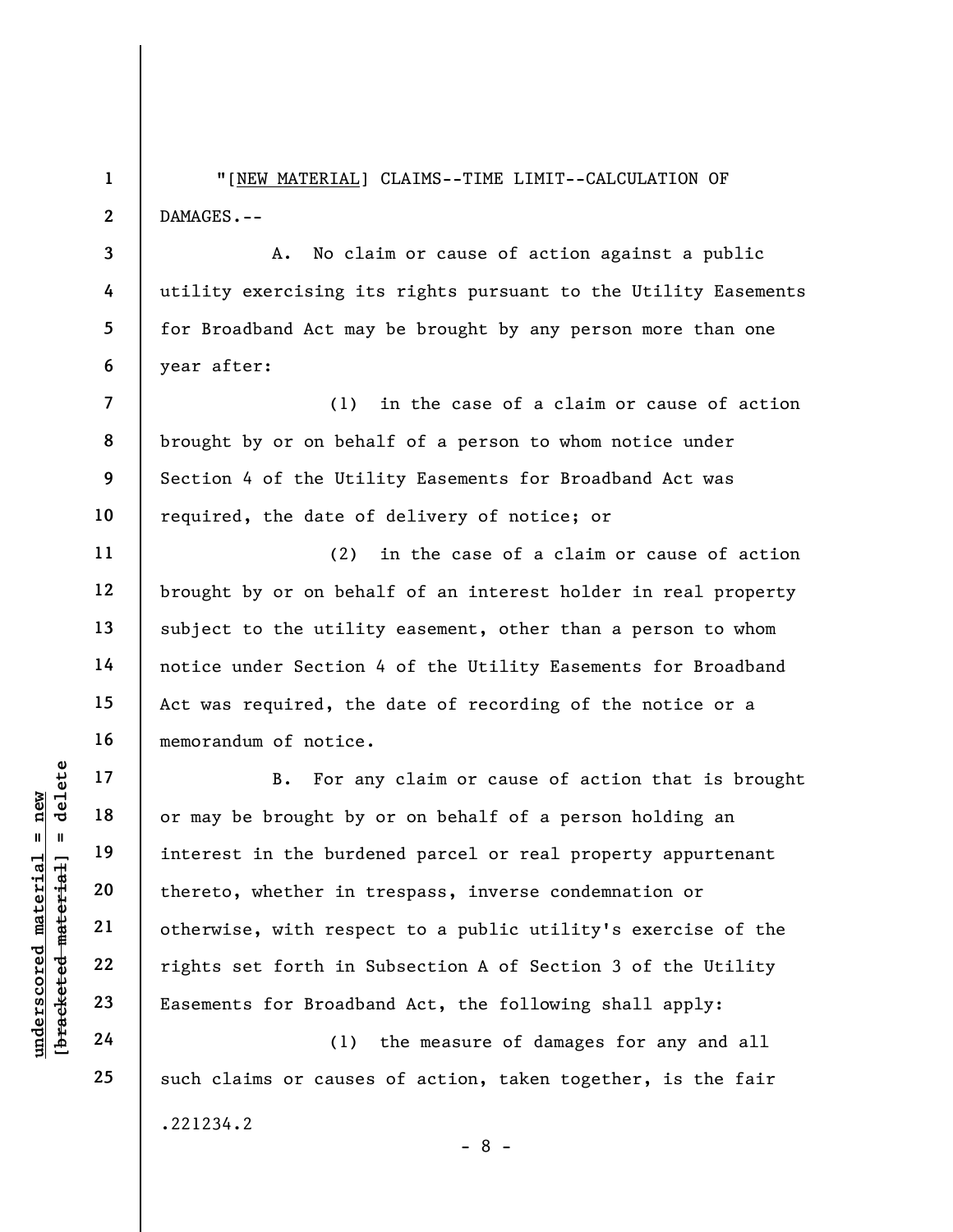market value of the reduction in the value of the estate held by such interest holder, as contemplated by Section 42A-1-24 NMSA 1978;

4 5 6 7 8 9 10 (2) the following shall not be used and are not admissible as evidence in any proceeding: profits, fees or revenue derived from any such communications infrastructure; the rental value of the real property, utility easement or communications infrastructure; or the value of any communications corridor consisting of easements or similar rights over multiple parcels of real property;

(3) consideration shall be given to any increase in the fair market value to the property of the availability of communications service that arises from the installation or use of communications infrastructure in the utility easement;

understand material the public utility to such interesting the public strain inter accommodations, the pair of action shall the public utility to such inter accommodations, the pair of the Utility's exercise of the Utility (4) the interest holder bringing a claim or cause of action shall make reasonable accommodations to allow the public utility to conduct an appraisal of the real property within ninety days following a written request by the public utility. If an interest holder fails to make such accommodations, the public utility shall have no further liability to such interest holder with respect to the public utility's exercise of rights under Subsection A of Section 3 of the Utility Easements for Broadband Act;

.221234.2

(5) any claim, cause of action or damages

 $-9 -$ 

1

2

3

11

12

13

14

15

16

17

18

19

20

21

22

23

24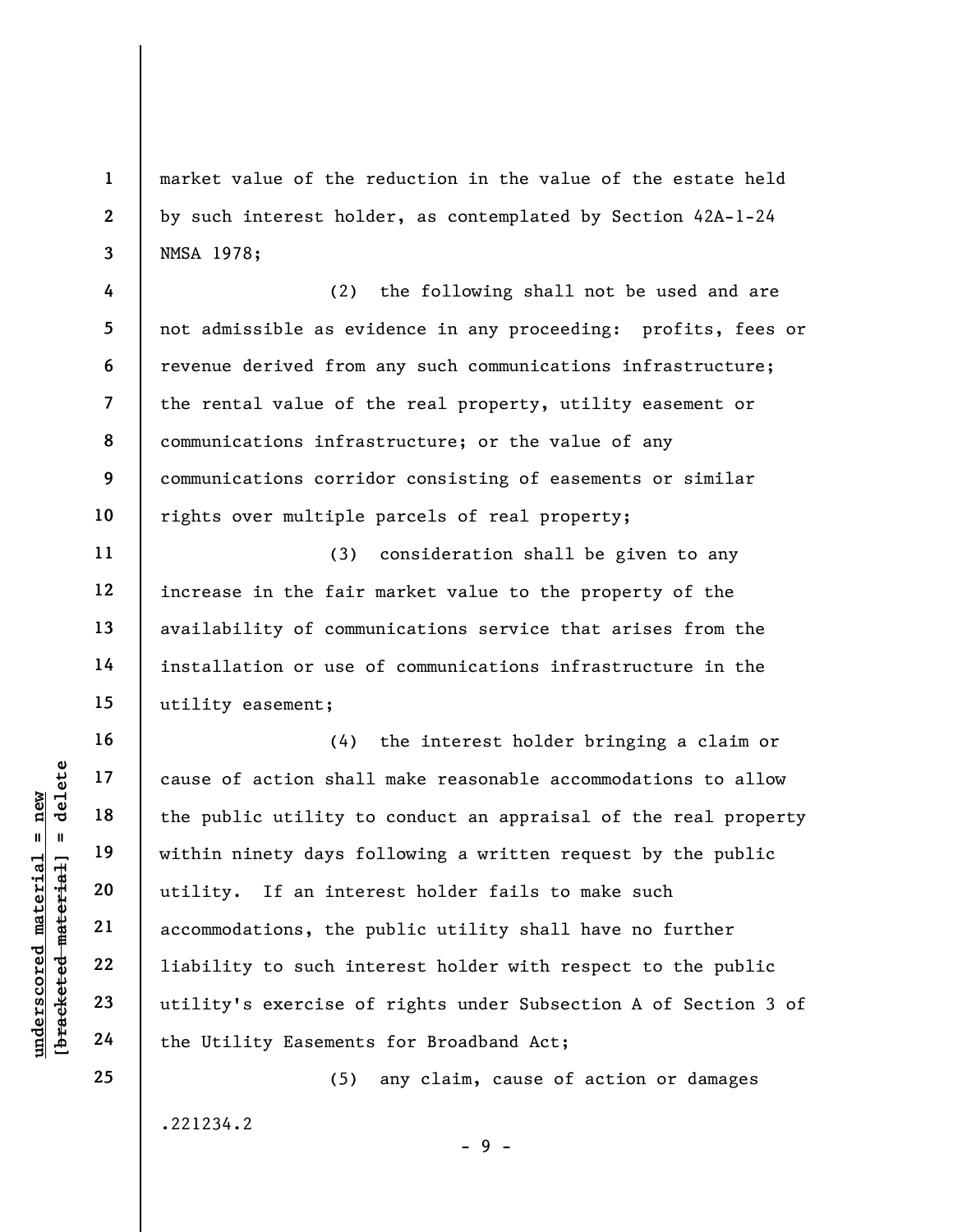shall be deemed to occur at the time of the public utility's initial exercise of rights, shall be fixed and shall not be deemed to continue, accrue or accumulate;

8 9 (6) except in the case of another party's gross negligence or willful misconduct, no party to any such claim or cause of action shall be entitled to attorney fees or costs, reimbursement of the cost of any appraisal or any award of special, indirect, consequential, punitive or exemplary damages; and

(7) by accepting a damage award in respect of a public utility's exercise of rights under Subsection A of Section 3 of the Utility Easements for Broadband Act, an interest holder in the burdened parcel shall be deemed to have granted a permanent easement or right of way to the public utility for all of the rights set forth in that subsection.

C. A claim or cause of action under this section shall not be brought on behalf of a class.

underscored material shall not be brought<br>  $\begin{array}{c|c|c|c|c} \hline \text{u} & \text{u} & \text{u} & \text{u} \\ \hline \text{u} & \text{u} & \text{u} & \text{u} & \text{u} \\ \hline \text{u} & \text{u} & \text{u} & \text{u} & \text{u} \\ \hline \text{u} & \text{u} & \text{u} & \text{u} & \text{u} \\ \hline \text{u} & \text{u} & \text{u} & \text{u} & \text{u} \\ \hline \$ D. The limitations on claims and causes of action set forth in Subsections A and B of this section shall not apply to a claim or cause of action based on physical damage to property or injury to natural persons.

E. Nothing in the Utility Easements for Broadband Act extends the statute of limitations for any claim or cause of action or shall be deemed to revive an expired claim or cause of action."

.221234.2

 $- 10 -$ 

1

2

3

4

5

6

7

10

11

12

13

14

15

16

17

18

19

20

21

22

23

24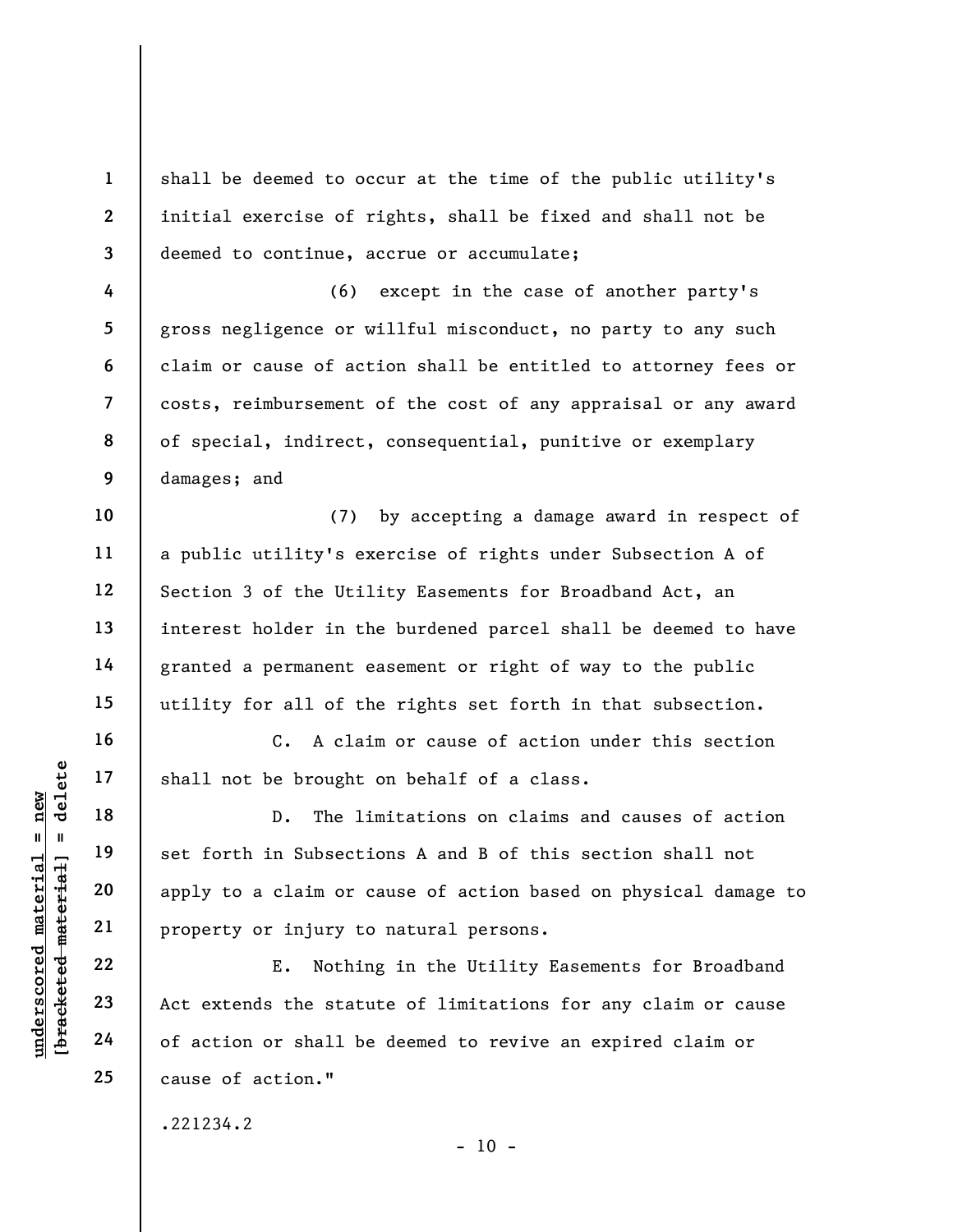1 2 SECTION 8. A new section of Chapter 62 NMSA 1978 is enacted to read:

"[NEW MATERIAL] OTHER PROVISIONS REGARDING UTILITY EASEMENTS.--

7 8 9 A. A public utility's power of eminent domain pursuant to Section 62-1-4 NMSA 1978 shall include the power to enter upon the burdened parcel and appropriate the rights set forth in Subsection A of Section 3 of the Utility Easements for Broadband Act within the utility easement.

B. A public utility's exercise of rights under Subsection A of Section 3 of the Utility Easements for Broadband Act shall not be deemed to dedicate a utility easement for public or compatible use.

underscored material = new [bracketed material] = delete C. Nothing in the Utility Easements for Broadband Act shall be deemed to obligate a public utility to provide any rights or access to a communications service provider or to impose any obligations or restrictions on the terms and conditions on which a public utility may contract with a communications service provider regarding communications infrastructure in a utility easement.

D. Nothing in the Utility Easements for Broadband Act shall be deemed to obligate a public utility to provide any communications service to any person, but a public utility may provide communications service subject to such laws and rules as may be generally applicable to other communications service .221234.2

3

4

5

6

10

11

12

13

14

15

16

17

18

19

20

21

22

23

24